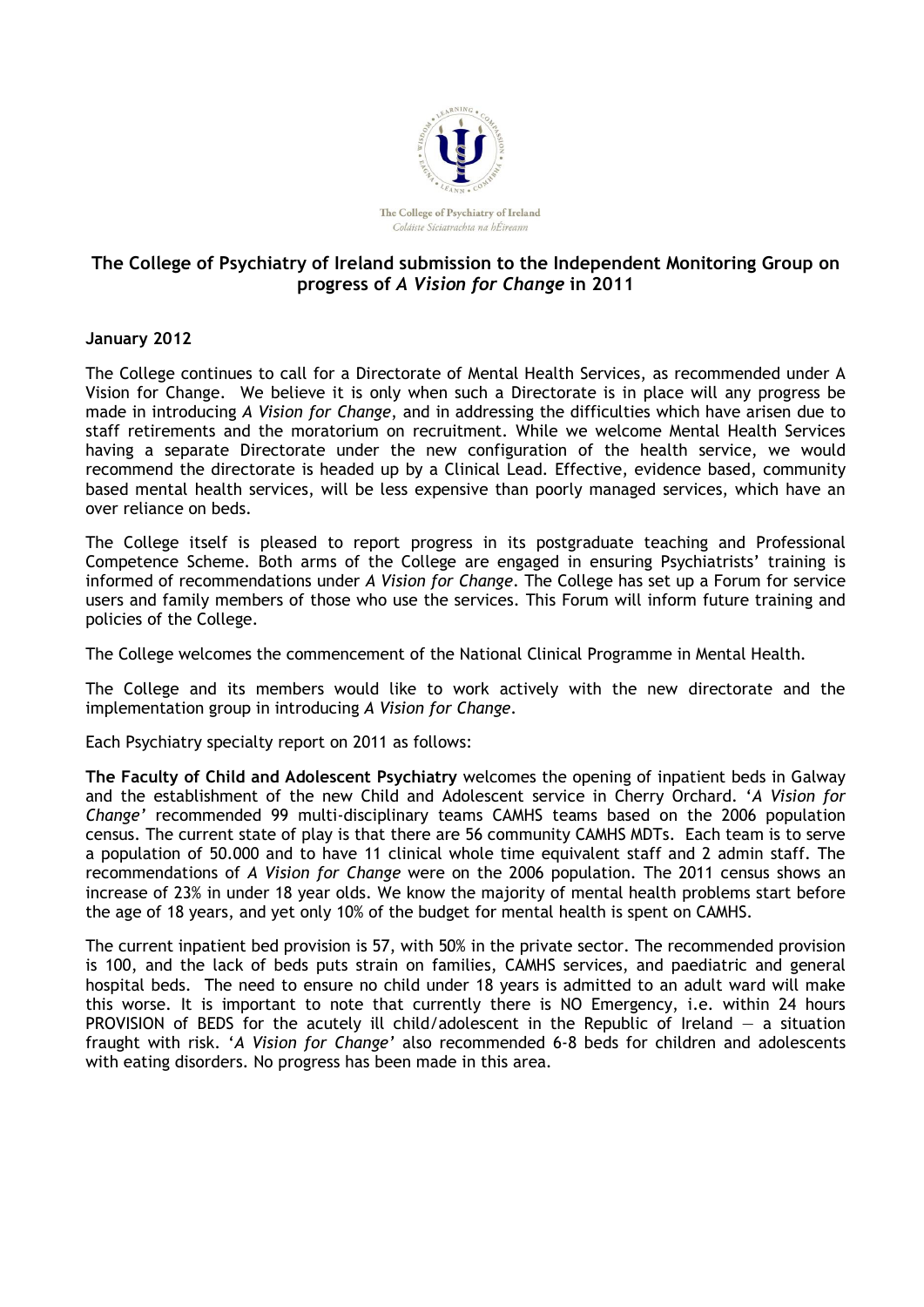**The Faculty of General Adult Psychiatry** continue to have concerns about the loss of nursing staff from the services. Previously well functioning teams have been decimated, as staff are not replaced due to the moratorium. Many teams never had psychologists, occupational therapists or social workers. Recent suggestions that each team of 50,000 should have at least one of each discipline, is a worrying reduction by half of the allied professionals recommended, and will slow down the introduction of Recovery focussed services. The current economic climate necessitates a national approach to improving services and ensuring funds that are allocated are used most efficiently. There is good international evidence to show the most efficient and most cost effective mental health services, are those that focus on building up community teams. There is some concern that cutbacks are occurring opportunistically, rather than in a planned way.

**The Faculty of Old Age Psychiatry** Since the report for 2010 a new consultant post has been approved in St Vincent's Hospital, Dublin and this is welcomed by the Faculty. However there are still significant parts of the country without Old Age Psychiatry services. These would include Wicklow, Kildare, Roscommon, parts of Cork and Kerry. Many Old Age Psychiatry services continue to have no separate specialist acute units but admit to general adult acute units. The moratorium on the recruitment of staff now combined with staff retirements continue to have a deleterious effect on both the composition and size of the multi disciplinary community teams which in turn will have a serious effect on the services providing community management. It has been recognised by the Inspector of Mental Health that the specialty provides a crucial role in liaison service in general hospitals but this has yet to be recognised and resourced by the HSE. The Faculty has also expressed its concern at the reduction of public nursing home beds. Some private nursing homes are refusing to accept substantial numbers of older people with significant physical and mental disability (due to resource issues which mean they cannot safely cater for the needs of applicants). The HSE's own guidelines reserve admission to public nursing homes to this group with higher care needs. Who is to look after them if the public units are closed?

**The Faculty of Social & Rehabilitation Psychiatry** has expressed grave concern at attempts by the HSE to reduce already existing Rehabilitation services. The Faculty has welcomed the MHC funded study led by Dr. Ena Lavelle. A national survey of mental health rehabilitation services was first carried out which found that only 16 specialist rehabilitation services existed across Ireland. '*A Vision for Change'* recommended 39 teams. No team was found to have the full "Vision for Change" staffing complement. The results from this study confirm the need to continue to adequately resource these services.

**The Faculty of Learning Disability Psychiatry** launched a report one year ago in which they highlighted the impact of the fact that only two of the 39 recommended teams for persons with mental illness and learning disability have been introduced. This report identified 55 adults with Intellectual Disability, Mental Illness and Challenging behavior, who are currently in facilities abroad, far removed from their families, friends and communities. Over the last number of years the College has had regular meetings with the Department of Health and the HSE, outlining its concerns on the lack of progress for this vulnerable group, but no progress has been made.

**The Faculty of Forensic Psychiatry** welcomes the announcement by Minister Reilly that a new Central Mental Hospital is to be built in Portrane. The forensic hospital will have 120 beds. Also provided for are ten forensic Child and Adolescent Mental Health Service beds and ten beds for persons with intellectual disability with forensic mental health needs. Also to be provided will be four regional Psychiatric Intensive Care Units. There is a need to extend the screening programme by the Prison Inreach and Court Liaison Service at Cloverhill to provide for screening of all committals nationally, particularly young offenders. There is also a need to expand the model of the awardwinning High Support Unit at Mountjoy to other large prisons and to meet the special needs of female prisoners.